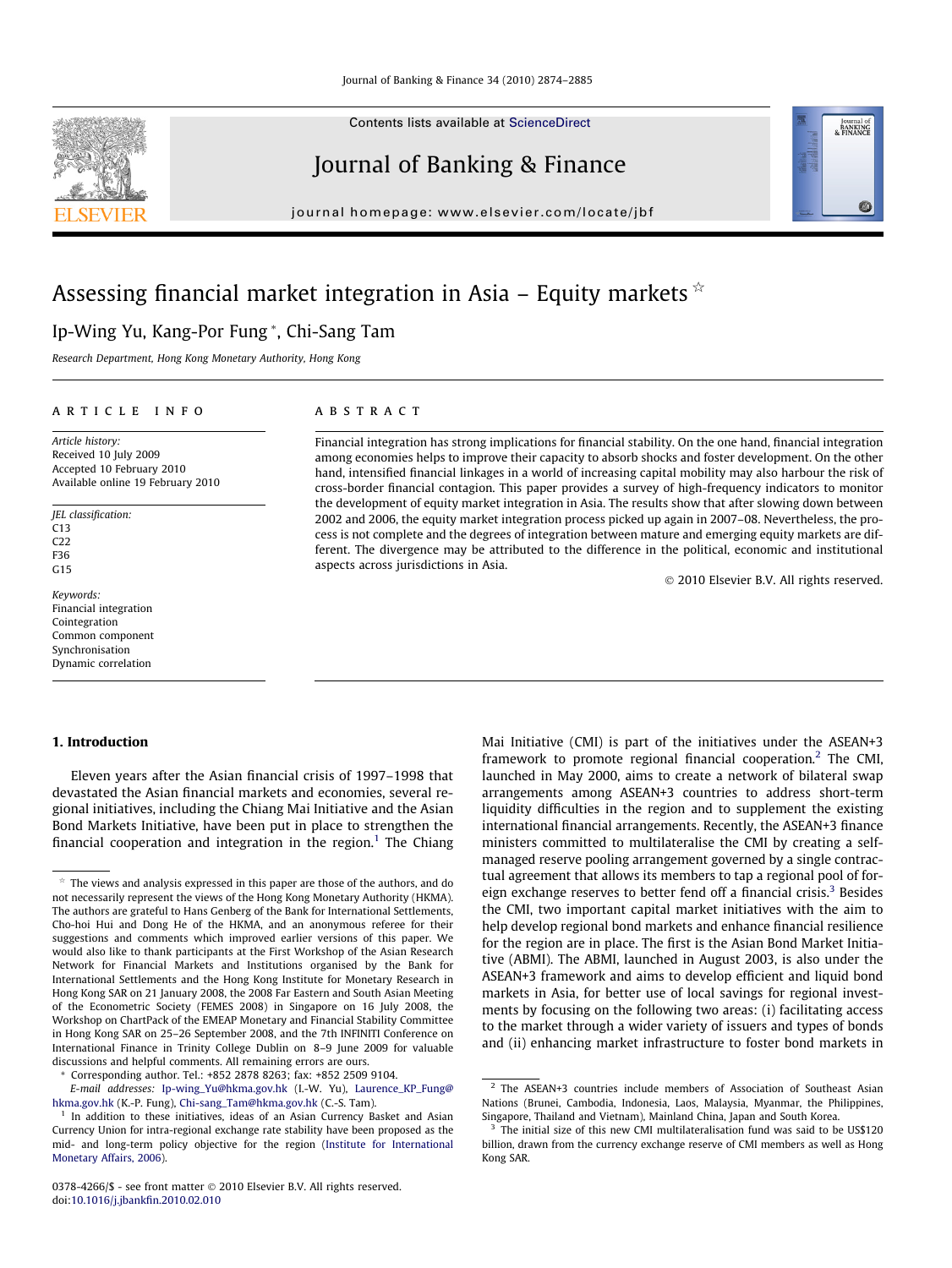Asia. The second one – the Asian Bond Fund (ABF) initiative, launched in 2002, lays the foundation for promoting the development of regional and domestic bond markets in the Asian region by developing regional bond funds.<sup>4</sup> Apart from these regional initiatives, globalisation has made Asia a more integrated region through increase in cross-border trades and economic activities in the 1990s, resulting in an increase in cross-border financial activities. Despite these recent developments, the degree of intra-regional financial integration appears to lag behind the increase in trade (see [Dana](#page--1-0)[reksa Research Institute, 2004](#page--1-0)). Such asymmetric development in economic and financial integration may impact on financial stability in the region.

The issue of financial integration has strong implications for financial stability. On the one hand, financial integration would benefit the region through more efficient allocation of capital, a higher degree of risk diversification, a lower probability of asymmetric shocks and a more robust market framework (e.g., [Umutlu](#page--1-0) [et al., 2010](#page--1-0)). These effects would help improve the capacity of the economies to absorb shocks and foster development. On the other hand, intensified financial linkages in a world of high capital mobility may also harbour the risk of cross-border financial contagion, in particular when the region's economies become more inter-dependent (e.g., [Beine et al., 2010](#page--1-0)). In other words, financial instability in one economy could be transmitted to neighbouring economies more rapidly.<sup>5</sup> Against this background, it is essential to have appropriate measures to monitor the development and assess the progress of financial integration in the region.

This study provides a survey of indicators to monitor the development, measure progress and assess the state of equity market integration in the region. While Asian economies witness economic integration into regional and global markets in recent decades, empirical evidence of the extent of financial integration in the Asia region has been limited and inconclusive.<sup>6</sup> This paper intends to fill this gap. In particular, the study attempts to address the following questions:

- To what extent are the equity markets in the region integrated? - What is the evolution and the current level of equity market
- integration? Is it progressing, at a standstill, or even regressing?<sup>7</sup>
- What is the relative importance of regional (within Asia) vs. global (mainly the US) factors in intra-regional equity market integration?

Policymakers are interested in equity market integration because (i) the equity market is a major alternative channel of corporate financing in the region; and (ii) shocks that impact on one equity market may potentially spread to others more rapidly when the markets are more integrated. For the purpose of assessing and monitoring the progress of equity market integration in the region, the indicators in this study are mostly of high frequency and permit an assessment of the dynamic evolution of equity market integration.<sup>8</sup> As other measures in the literature, they vary in the scope and focus. A combined use of these indicators provides information on different dimensions of integration and thus gives regulators a more balanced picture regarding the general trend of equity market integration in Asia. Having said that, one should interpret the empirical results from these indicators with caution as all these indicators are statistical or model-based measures which are subject to technical limitations and modelling assumptions. For monitoring purposes these indicators should be supplemented by other integration measures such as the size of capital flows or cross-border holdings of financial assets.<sup>9</sup>

The remainder of this paper is organised as follows. In Section 2 we provide a brief review on the current issues related to financial integration in Asia and the traditional approaches of assessing financial integration. Section [3](#page--1-0) presents the methodology and interpretation of the various indicators used in this study. Section [4](#page--1-0) discusses the data and some preliminary analyses of the data series. Section [5](#page--1-0) presents the estimation results from the integration indicators and examines their behaviours. Section [6](#page--1-0) provides a summary and discussion.

### 2. Recent studies on financial integration and their measures

As an important subject, there are vigorous debates on the degree of financial integration in Asia. Some suggest that the financial markets in the region are less integrated, while others believe that financial integration in the region has increased.

Among the studies that suggest a lack of financial integration in the region, for example, [Danareksa Research Institute \(2004\)](#page--1-0) finds that financial integration in the region is still far behind that in Europe prior to its unification in the 1990s. By estimating the gravity model of bilateral financial asset holdings and the consumption risk sharing model, [Kim et al. \(2006\)](#page--1-0) conclude that the East Asian financial markets are relatively less integrated with each other than to the global market. [Cavoli et al. \(2004\)](#page--1-0) show evidence of limited extent of financial market integration. [Lee \(2008\)](#page--1-0) finds out that the degree of regional financial integration lags real (trade) integration in East Asia.

On the other hand, some studies find a higher degree of financial integration in East Asia. [Jeon et al. \(2006\)](#page--1-0) show that the degree of financial integration in East Asia has increased recently, but it is due to the integration with the global market rather than regional counterparts. [Kawai \(2005\)](#page--1-0) notes that the rise in Asian newly industrialised economies' investment contributes to the integration of the East Asian economies through foreign direct investment (FDI) and FDI-driven trade. [McCauley et al. \(2002\)](#page--1-0) show that East Asian investors and banks have on average allocated half of the funds in bonds underwritten and loans syndicated to borrowers in East Asia. Based on this measure, they assert that the financial markets of East Asia are more integrated than is often suggested. [Chi et al. \(2006\)](#page--1-0) show that the level of financial efficiency and the integration of East Asian equity markets is high and has improved significantly during 1991–2005. More recently, [Guillaumin](#page--1-0) [\(2009\)](#page--1-0) reveals a high degree of financial integration for selected East Asian countries based on a modified Feldstein–Horioka model. Overall, the empirical evidence on financial integration in East Asia is mixed.

There is, in general, no universal definition of financial integration. Financial openness, free movement of capital and integration of financial services are part of a broad range of definition frequently cited in literature. One commonly used definition of finan-

<sup>4</sup> In particular, the ABF initiative promotes product innovation, helps improve financial market infrastructure, serves as a catalyst for regulatory and tax reforms, and helps standardise and harmonise documentation.

<sup>&</sup>lt;sup>5</sup> The study by [Guillaumont-Jeanneney and Kpodar \(2006\)](#page--1-0) shows that while financial development has a positive effect on economic growth, it is also positively correlated with financial instability. Thus, the strengthening of financial cooperation and integration in the regional may, on the one hand, promote financial development, but on the other hand trigger more financial instability.

<sup>6</sup> Section 2 provides a survey of empirical evidence on financial integration in East Asia.

<sup>7</sup> For detailed discussion, see [Eichengreen \(2006\) and Takeuchi \(2006\).](#page--1-0)

Traditional measures of financial market integration such as the savingsinvestment correlation proposed by [Feldstein and Horioka \(1980\)](#page--1-0) are not suitable for continuous monitoring on a regular basis.

<sup>&</sup>lt;sup>9</sup> These alternative measures such as data on capital flows and holding of crossborder financial assets may only be available with a time lag or at a low frequency. Therefore, they may not be as timely and frequent as the indicators proposed in this paper. Nevertheless, given the information these alternative measures provide on financial integration, they can be used alongside with the indicators proposed in this paper for monitoring purposes.